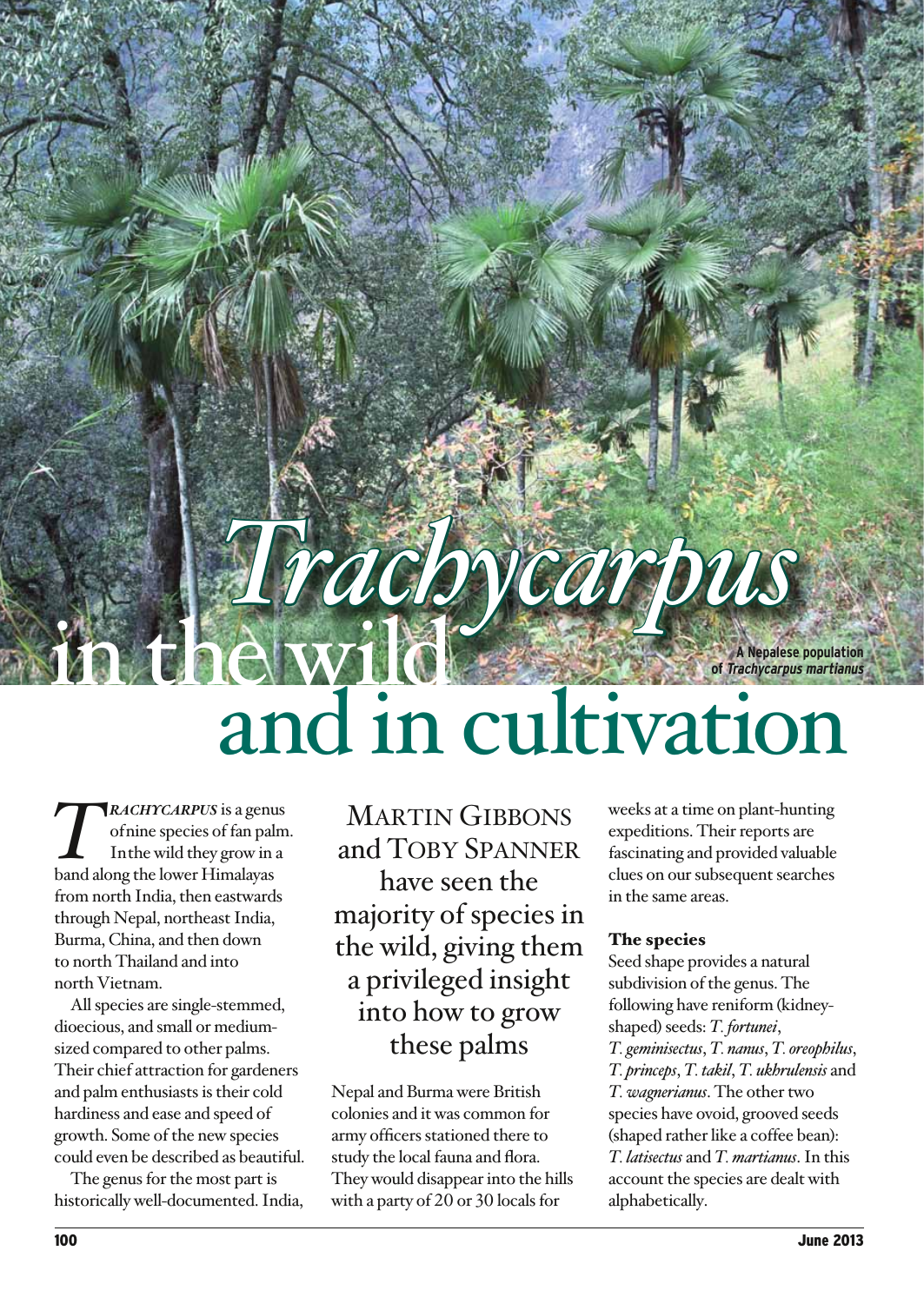## *Trachycarpus fortunei*

This, the most familiar species, was introduced into Europe (Holland) from Japan in 1830, and subsequently into England. However, the most famous introductions to the UK were by Robert Fortune some 20 years later. He had seen the palm in China and sent some seeds back from the island of Chusan (now Zhoushan) off the east coast. These seeds would have been from cultivated trees. The Chusan palm's hardiness was not realized for a long time and indeed the first specimen was grown for many years in the Palm House at Kew because it was considered tropical.

The Chusan palm is considered to be a native of central and eastern China, but has been so widely cultivated there for thousands of years, that its precise origins have been obscured. It is possible that no truly wild trees exist anymore. Its popularity in China is due to the usefulness of the trunk fibres which are cut from the tree and used for a variety of purposes. We have seen brushes, brooms and doormats, even a crude kind of rain cape, uncomfortably heavy when wet, but still commonly seen in country districts.

The tree is so well known it hardly needs any description. Suffice it to say that it has a trunk to about 25cm in diameter, reaching 10–12m in height, covered (outside of China anyway) with fibrous old leaf bases. The crown is around 1m in diameter and bears dark green, fan-shaped leaves, usually glaucous beneath, each with 40–50 very irregularly split segments. The flowers are yellow and on female trees produce hundreds of seeds, blue-black with a white bloom, which hang down in bunches like tiny deformed grapes.

*Trachycarpus fortunei* is widely

planted in temperate and warmtemperate countries worldwide. Its cold hardiness is legendary and, like other *Trachycarpus*, it does not need summer heat to grow well, as do so many other cold-hardy palms. The main enemy is high winds which will soon damage the leaves. In a sheltered spot, or in less windy climates, they look their best and are an easy way of bringing a tropical look to the temperate garden.

The seeds germinate without bottom heat in 8–12 weeks and seedling growth is comparatively fast. Grow them in tubs or, better, plant them out in a wind-free spot when the roots fill an 20 or 25cm pot. They appreciate a rich soil, plenty of fertilizer, and additional water especially in dry areas or seasons. This can make a huge difference to the speed at which they grow.

In favoured localities, with regular watering, the Chusan palm can produce 30cm of trunk a year and reports of twice this growth rate are probably not exaggerated. Interestingly, growth is fastest at night, and in hot climates *T. fortunei*  tends to sulk in the summer, waiting for cooler weather in which to grow. The only maintenance it requires is perhaps an annual removal of dead leaves which, if left in place, can form a 'skirt' in the manner of *Washingtonia* palms.

What has previously been referred to as *T. wagnerianus* is now regarded as a synonym of *T. fortunei*. However, Wagner's palm is quite distinctive in appearance and does need to be distinguished for horticultural purposes. Indeed, it is unmistakable, especially when young. It has small, stiff leaves, less than 75cm across, the leaf segments edged with white woolly fibres. The leaves are so stiff that even strong winds have no effect on them. Thus it is the most suitable palm for windy sites in the



temperate garden. Additionally, it is incredibly beautiful – neat, tidy, upright and jaunty.

Although there is speculation as to whether Wagner's palm might still exist in the wild somewhere, in Japan perhaps, hidden on some remote mountain top, curiously it has never been found. If wild populations ever existed they are probably extinct. The original introductions to the West arrived in Italy in the early 1900s. This was when a Mr Winter bought the entire stock imported from Japan by the German horticulturist Albert Wagner, after whom the species was named.

➤ Slow-growing and with irregular shaped leaves when young, after 3 to 4 years Wagner's palm explodes into growth and beauty. If given rich soil and watering it can double its size every year for a few years,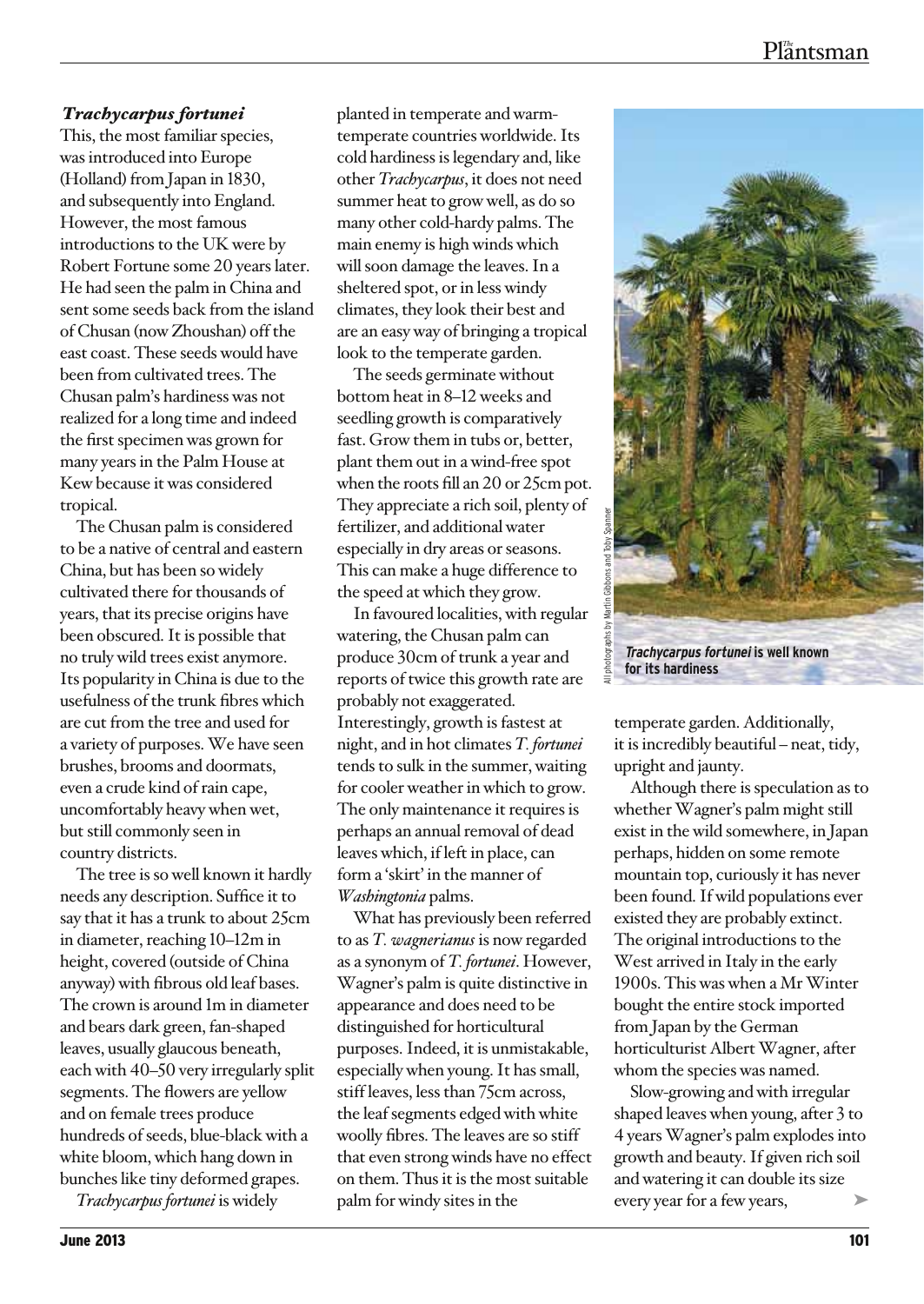

From Vietnam and adjacent China, Trachycarpus geminisectus is a low-altitude species

eventually reaching 3–6m in height, and always retaining those small, unique leaves. Just as hardy and as easy to cultivate as *T. fortunei*, the added benefit of wind resistance will ensure its popularity, now that it is more widely available.

#### *Trachycarpus geminisectus*

This is the only *Trachycarpus* to grow in Vietnam. It was discovered in 2003 in Ha Giang province, close to the Chinese border, across which it apparently also grows. It is almost certainly at the easternmost end of the range of the genus and grows at lower altitude than most.

It is shorter than other species and its leaf segments are fused along their length into pairs, hence the name, meaning 'twin segments'. The seedling leaves are very tough and leathery and in this respect are quite distinctive.

Cultivation experience is limited but young plants grow well and its needs seem to be as for other *Trachycarpus*.

# *Trachycarpus latisectus*

Only described in 1997, the Windamere palm is almost extinct in the wild. It was named for the Windamere Hotel in Darjeeling, India, where two grow at a side entrance. The name refers to the broad leaf segments, one of its distinguishing characteristics. These are around 5cm wide, very glossy, and of which there are around 70 in total, forming a very large and leathery leaf. It has a bare trunk and its seeds resemble those of *T. martianus*, though slightly larger.

It remains in the wild in just one tiny, heavily degraded location in the Sikkim Himalayas in northeast India. This population is immediately threatened with destruction, but it is cultivated in the towns of Kalimpong and Darjeeling.

In cultivation outside of India it has made quite an impression with palm enthusiasts. It is the only species in the genus which, owing to its wide altitude range of 1,200– 2,400m, will adapt well to hotter regions. As with other *Trachycarpus*, *T. latisectus* excels in a rich, loamy



Highly endangered in the wild, Trachycarpus latisectus is confined to one small population

but well-drained soil. Young plants are best grown under some shade.

#### *Trachycarpus martianus*

This species is held in a few botanic gardens and private collections. The identifying characteristics are the



Low-growing and virtually trunkless, Trachycarpus nanus is threatened by goats in its native habitat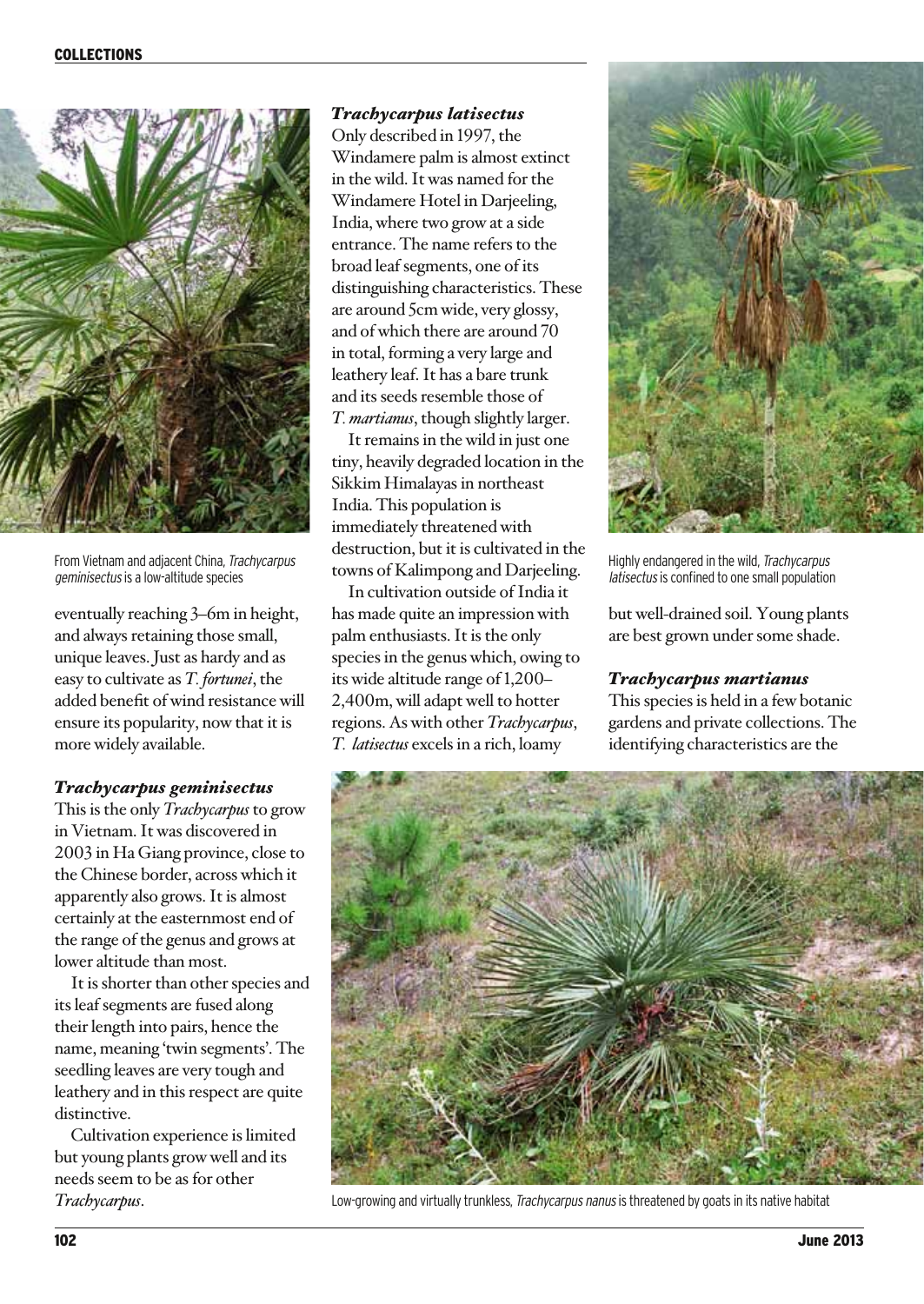very regular splits in the leaves, the leaf segments numbering 65 to 75, occasionally up to 80, the bare trunk and, of course, the seed shape.

It is distributed in two far apart areas, one along the Himalayas in Nepal and into Sikkim, and one in Meghalaya province and further east in India. These areas are separated by several hundred kilometres of tropical lowlands in Assam. At one time the two populations were thought to be separate species. The eastern population was originally described as *T. khasyanus*, but, though there are some subtle differences, they seem basically the same. The Nepal population grows at higher altitude and appears to be a little hardier.

They are rather beautiful palms; slim, elegant, with neat crowns of fine, fan-shaped leaves. As with *T. oreophilus*, the places where they choose to grow in the wild are rather exposed and windy. Cultivated plants look quite different and would sometimes hardly seem to be the same species.

*T. martianus* was initially reported as growing on limestone hills, but we have actually found them growing on highly acidic soils. This may be why they are sometimes regarded as difficult to grow. Frustrated enthusiasts should maybe change the pH of their soil and try again. Young plants enjoy cool, humid conditions out of full sun.

### *Trachycarpus nanus*

This is the only species not to grow an above-ground trunk, except rarely, and then only to 30cm or so. Native to Yunnan in China, it is under threat in the wild due to degradation of habitat and predation by domestic goats which roam throughout this small plant's entire range. While the leaves are too tough to eat, the young inflorescence provides a tasty morsel for these pests. This prevents the plants from reproducing because they never grow above the danger level.

This interesting small palm remained in almost total obscurity from 1887, when it was first reported by Pierre Delavay, until 1992 when we mounted a special expedition to relocate it. Seeds have since come out of China and it is now in cultivation in Europe and the US.

It is a pretty species, with deeply cut, sometimes green, sometimes blue leaves, their segments numbering not more than 30. Growing at 1,800–2,300m, it is very hardy to cold and a perfect small palm for the temperate garden. However, it is slow and initially somewhat more difficult than most other members of the genus. It requires a welldrained, heavy soil and a position in full sun to look its best.

### *Trachycarpus oreophilus*

The only species to occur in Thailand is the Thai mountain fan palm. It grows on one mountain range, Doi Chiang Dao, in the northwest of the country near Chiang Mai. It may also occur across the border in Burma. The area where it grows at 1,700–2,150m is almost continually covered by cloud and mist; the specific epithet means cloud-loving. This cool, rather damp habitat makes it a contender for humid temperate or subtropical gardens.

Most of the accessible trees have long since been cut down for building purposes, though there are several hundred growing on exposed ridges and sheer rock faces. The mountain peaks where they grow are exposed and windy, resulting in much damage to the leaves. Those in cultivation have a much more tidy appearance.

Wild trees have a slender, bare trunk, caused by the very short, fibrous leaf-bases soon falling. They



Restricted to one mountain range in Thailand, Trachycarpus oreophilus is humidity-loving

have a compact, broader-than-deep, hemispherical crown, and the leaves regularly split into 60 or more segments. The leaves, too, shed quickly on dying.

So far, with the possible exception of *T. nanus*, it has proven to be the slowest of all species in cultivation, taking several years to put out its first divided leaf, though perhaps it will speed up once established. A rich but well-drained soil is recommended.

# *Trachycarpus princeps*

The Stone Gate palm grows on the Salween River near to where the border of China (including Tibet) meets Burma. It is named after the translation of Shi Men Guan, the gorge where it grows. This part of China is closed to foreigners and politically something of a hot-spot. In 1994 we undertook an exciting trip to find this palm.

which we crossed by a footbridge. We hitch-hiked west from Kunming as far as the Mekong River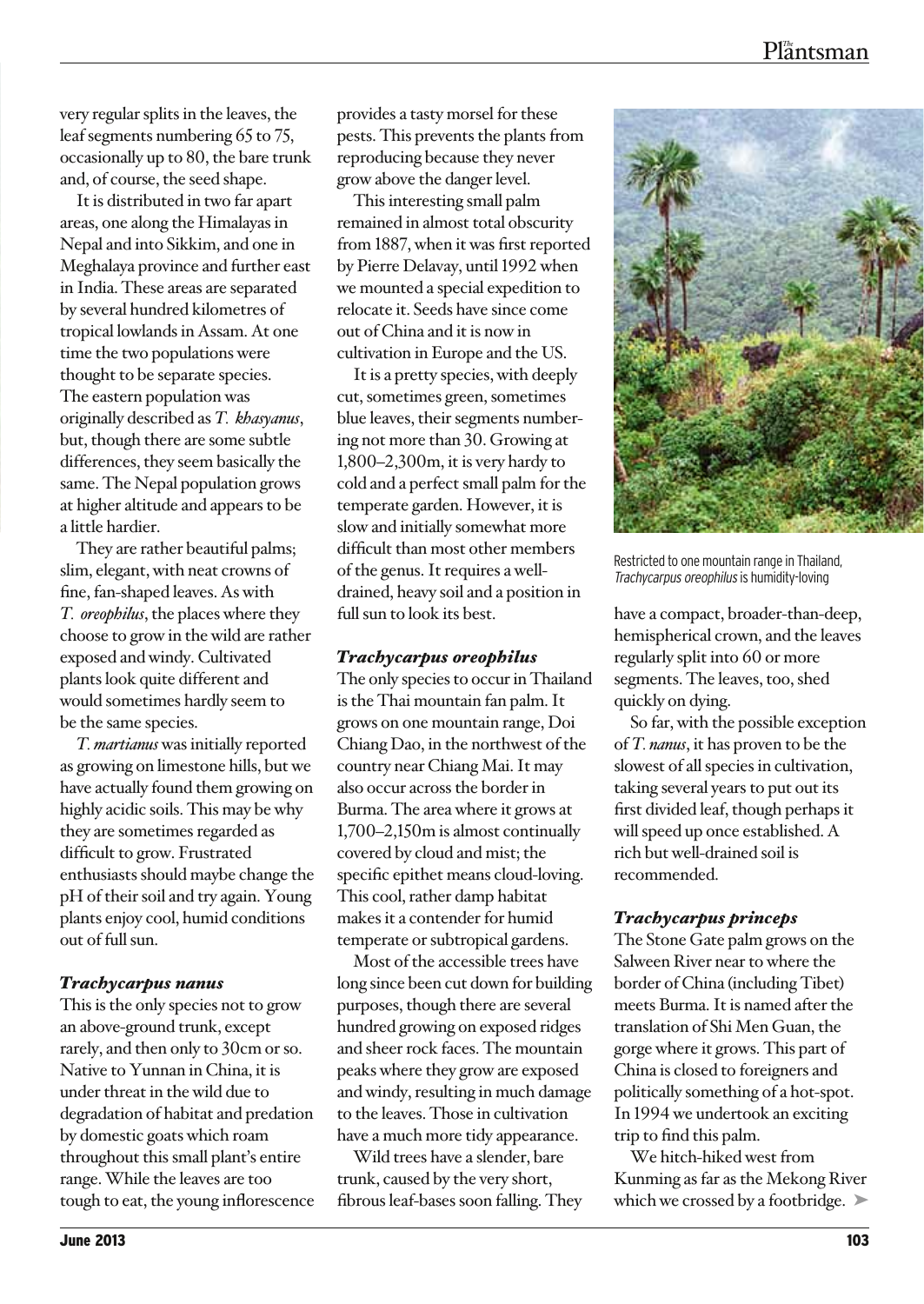Ahead of us lay a mountain range exceeding 4,000m. Since there appeared to be no road crossing it we had no alternative but to climb it, in the company of three Chinese peasants who offered to guide us, for a fee which increased with altitude. We began with much enthusiasm and energy, losing both after we had been going for a few hours.

That first night we slept, exhausted, in a hovel surrounded by a sea of mud in which cows, goats and children were slithering. The next day we continued up through different zones: a thicket of dense bamboo, a forest of *Rhododendron* trees on mossy ground, a beautiful wetland area with stunted, bonsai-like conifers, and a broad zone strewn with rocks the size of small cars. A second night in another hovel, an early start and we headed again towards the summit. Emerging above the tree line we came onto a grassy meadow, in which were growing thousands of gentians of the most intense blue. By the time we actually reached the summit, at 3,900m, we were so tired we were almost hallucinating. It really was the most physically exerting thing either of us had ever attempted. Down the other side then, our legs feeling like rubber.

That night, we finally we made it to the valley bottom, crossed the Salween River by footbridge and sneaked into a small town. Our attempts to maintain a low profile proved useless, we were soon surrounded by the entire population, most of whom had never seen a European before. So remote was this town that the police officer there did not realize that we were seriously off-limits and the next day, simply helped us on our way. At that point though, our luck ran out. A further 65km up the road, so close to our goal, we were arrested for real and sent, with a police escort, all the way

back to Kunming. Back in Europe, we had to wait a whole year while our official application was considered. On payment of \$2,000 for 'logistical support' we were allowed up there again, in the company of a Chinese professor and an official interpreter. Finally, we found our palm.

Perhaps the most beautiful of the genus, the underside of the leaves of *T. princeps* is covered with a silverwhite waxy substance, thick enough to be scratched off with a finger nail. This easily differentiates it from its closest relatives. It grows in an area of incredible natural beauty in a deep gorge on the north-facing cliffs of a 300m-high divide in the mountain range, which the Salween River has cut out of the limestone over the millennia.

Despite the difficult location, some seeds have come out and young plants are occasionally available from specialist nurseries. Its cultivation requirements seem to be the same as for others in the genus, but it is slower and more difficult to grow.

#### *Trachycarpus takil*

Rare and only recently in cultivation, the Kumaon fan palm has been the subject of much confusion over the years. It required a special expedition to India by us in 2005 to solve the mystery. We found that the small, nearly extinct, wild populations are found in Kumaon division in Uttarakhand, central north India, where it grows at altitudes of 1,800– 2,400m or more, suffering frost and snowfall in the winter. It is probable that they also grow across the border in extreme western Nepal, closed, alas, to the independent traveller.

*Trachycarpus takil* was discovered in the 1850s by Major Madden of the British army, who took it to be *T. martianus*. He sent seeds and plants to London, from where they were distributed around the UK and



Trachycarpus princeps grows on steep cliffs high above the Salween River in China

Ireland to nurserymen. There are no records of what happened to them, and there do not seem to be any survivors remaining today.

It was the Italian botanist Odoardo Beccari who realized it was a new species and named it *T. takil* (from the Indian mountain on which it grows). Madden's accounts tell us that 150 years ago there were huge numbers of mature trees up to 12m in height in the wild. Now, most have been cut down, apparently for the trunk fibres. However, small numbers of seeds from the dwindling wild populations are now finding their way into cultivation.

It is a handsome tree, with broad,